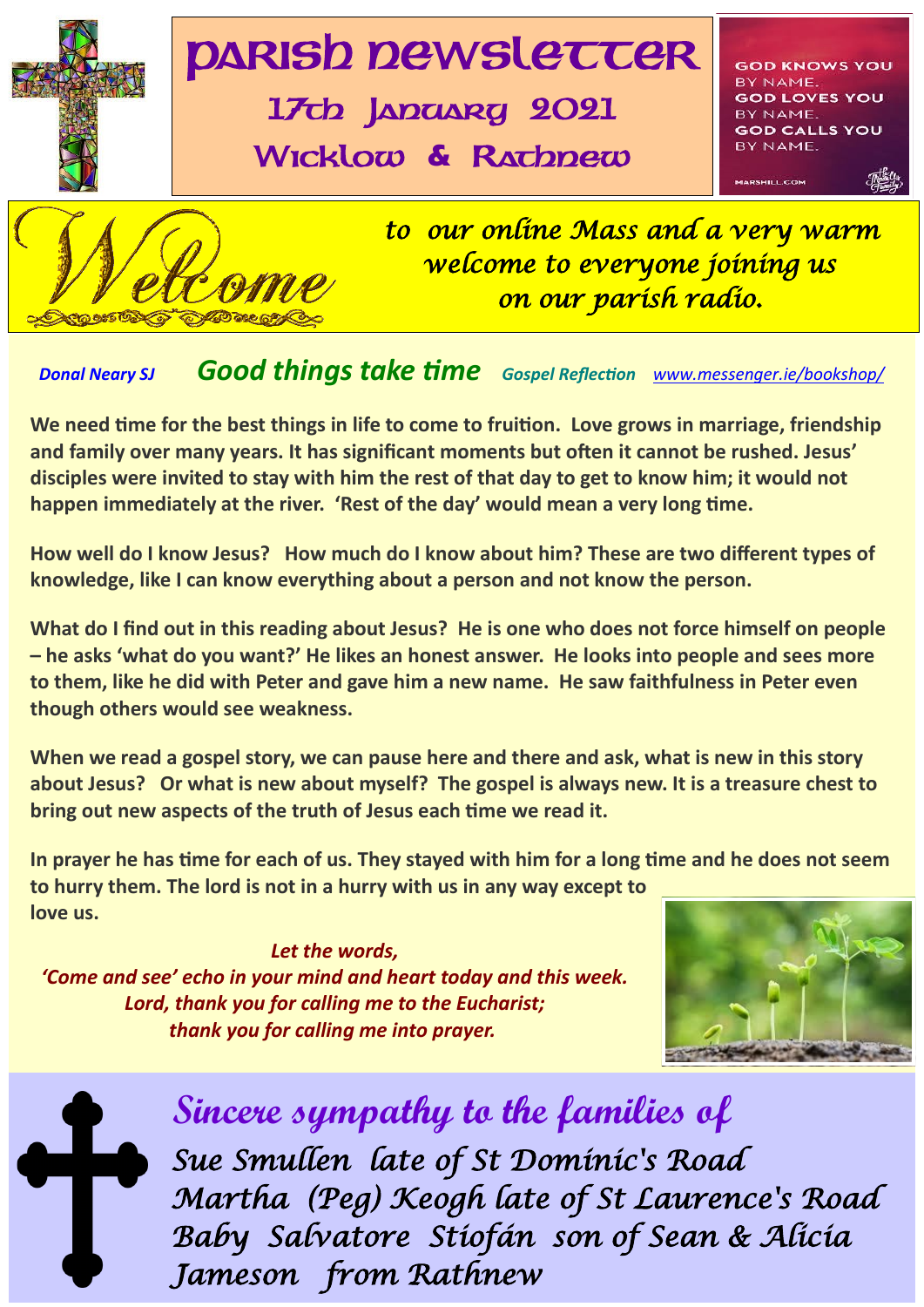# *Mass Intention List*



# *This Weekend ~ 16th & 17th January*

 *6.00pm Kathleen Dunne, Peggy Harbourne, Cathy & Eileen Connolly, Molly Power, deceased members of the Connolly & Power families* 

*11.30am Damien Doyle, Bridget & Nevin Thornton, Dora Jameson, Rita Jameson and members of the Jameson family, Tom and Mary Doyle, Elizabeth, John and Joe Kearney, Josie Marah, Maura & Billy Delaney.* 

# *18th - 22nd January*

| Monday -    | Thomas O'Neill who was buried in Rathnew on 13th Jan |
|-------------|------------------------------------------------------|
|             | Dermott Whelan RD, Ellen Salmon                      |
| Tuesday -   | Damien Doyle, Deceased members of the Vickers &      |
|             | Quinn families                                       |
| Wednesday - | Eddie O' Neill - Months Mind Mass                    |
| Thursday    | Tim Kelly & Colette O'Connell                        |
| Fríday      | Special Intention, Seamus Grant, Rose O Neill        |

# *Next Weekend ~ 23rd & 24th January*

*6.00pm Bride Coffey* 

*11.30am Maria Smullen, Joan O'Brien, Norman Mason, Cathy O'Connell, Michael Doyle & remembering Esther, Kate & Paul Doyle*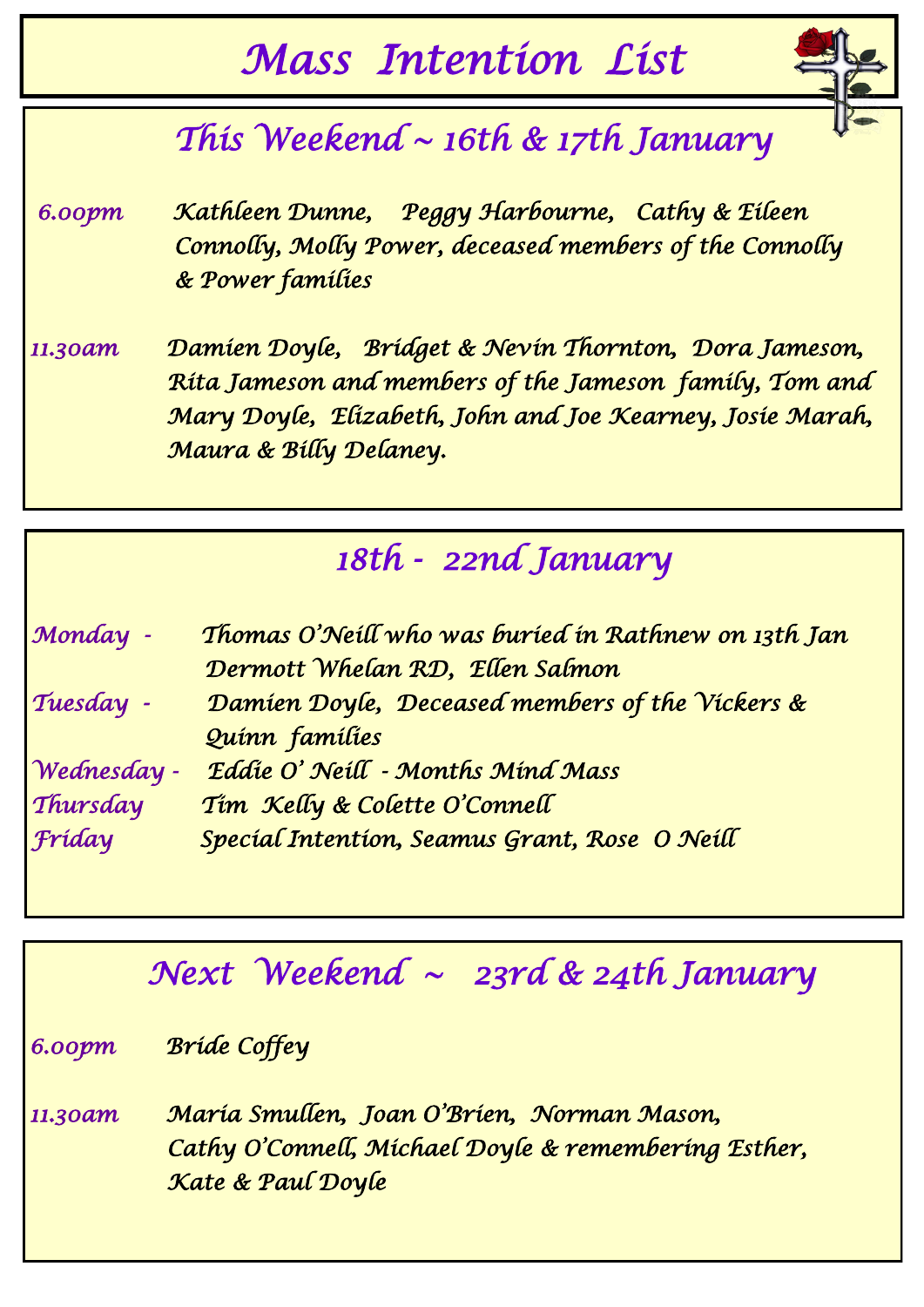## **WEEKLY COLLECTIONS FOR WICKLOW & RATHNEW: up to 17/01/2021**

**2ND COLLECTION / SHARE**  $-$  goes towards diocesan administration  $\epsilon$  350

**1ST COLLECTION / COMMON FUND** - pays salaries of Priests of Diocese  $\cdot$   $\cdot$   $\cdot$   $\cdot$  610

**ENVELOPE/ CHURCH COLLECTION** - goes towards maintaining our parish  $-\epsilon$  1435

### *Many thanks for your continued support.*

#### **NEXT WEEKENDS READINGS - 24TH JANUARY 2021**

 First Reading : Jonah 3:1-5,10 Responsorial Psalm 24 Second Reading: 1 Corinthians 7:29-31 Gospel: Mark 1: 14-20



 To reflect on the readings please check catholicireland.net / sacredspace.ie / universalis.com



### **Top tips for staying positive during lockdown**

With our lives seemingly turned upside down in the current coronavirus crisis, it can be difficult to stay positive and keep a healthy mind. It is key however to try and overcome the negative emotions that you feel, and do things that are good for your mental health. These are some tips for mindfulness during lockdown.

#### **Tip 1: Have a routine**

Imagine driving endlessly without a destination – this is what having a day with no structure can feel like! When you have no structure to your day it negatively effects your mental health as you have too much time on your hands to dwell on the bad. Give your day purpose by having some routine, even if it's just two or three things a day that you want to complete – get up at a similar time each day and have times in the day that you want to have something done by, for example going out in the garden with a coffee at 2pm, or listening to a couple of hours of an audio book before making dinner. It is also important to make your weekends feel different to your weekdays – have a lie in, have something special for dinner, or have something to look forward to in the evening.

#### **Tip 2. Try and see the time as a gift**

What did you want to do before lockdown but could never get around to? See this time as a gift as we are indoors being kept safe, not because we are being punished. Get planning for things you'd like to do when this is over – for example: take up a new hobby and spend some time researching it .

#### **Tip 3: Keep in touch**

This time can feel lonely for us all, but more so if you are out of touch from family and friends. Communicate with those you may have lost touch with over the years – at least we all have something in common that we can chat about since we are all going through the same pandemic! Try and think of creative ways to socialise – such as quiz nights over the phone with family/friends.

#### **Tip 4: Keep positive**

Be grateful for the things in your life that others are not fortunate enough to have. Keep your mindset positive and think about things that you can do, and not things that you can't. Look for positive things within the day.

### **Tip 5: Practice breathing techniques**

Practice breathing techniques to keep you calm and bring you peace. Try and take an hour out of every day to practice some mindfulness. Shut everything else out around you and play some relaxing music and then sit with your eyes closed and take deep breaths in and out.